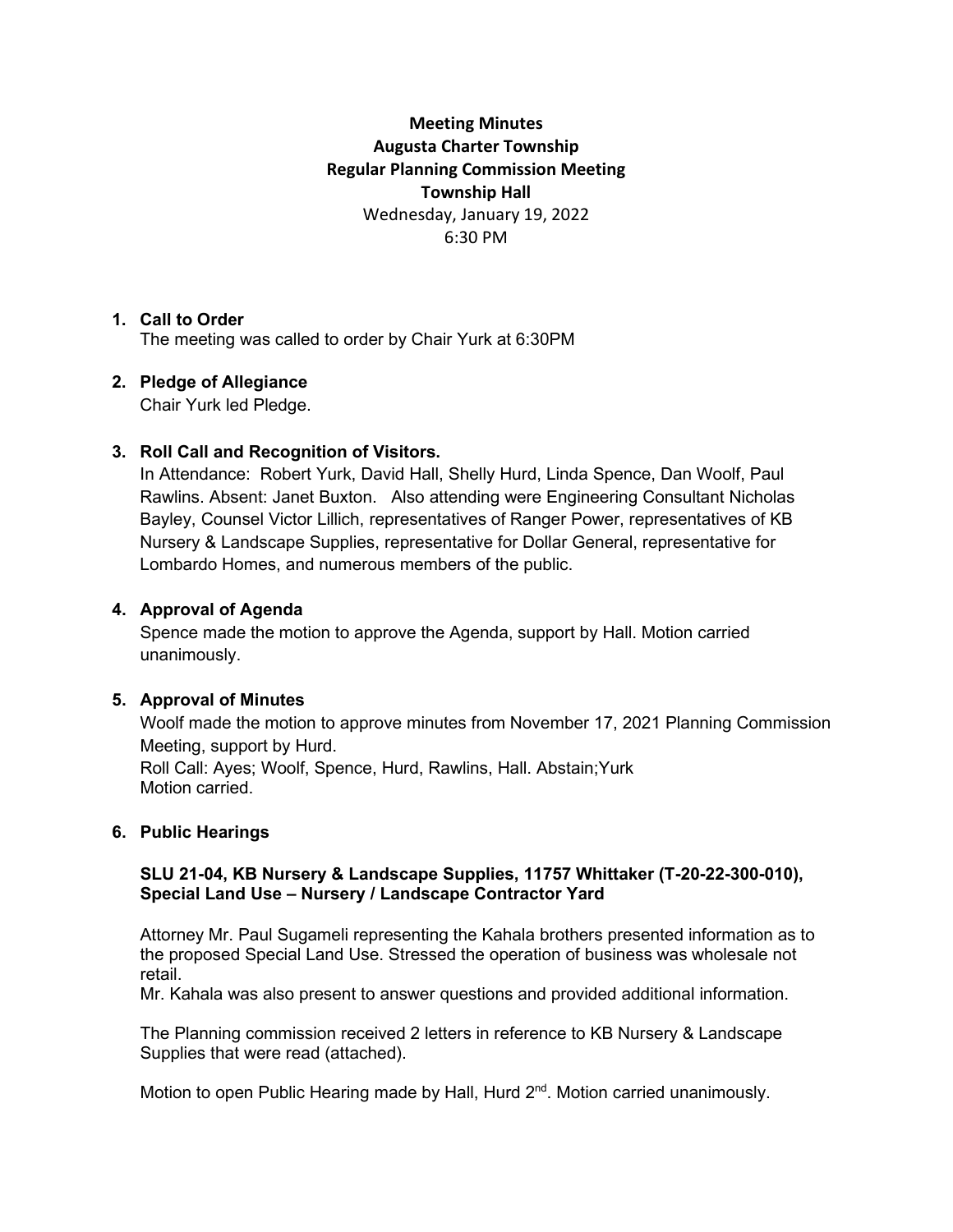Public hearing opened 6:46 PM

Residents voiced concern of noise/traffic and opposition to KB Landscaping. Vanessa Fulkner-Whittaker Rd., Corrine Falzon-Willow Rd., Dale-Lin Mallonen-Judd Rd. Bruce Rayburn-Whittaker Rd. was not opposed.

Spence motioned to close Public hearing supported by Hall. Motion carried unanimously Public Hearing closed 7:03 pm

### **7. Business Items**

**a. SLU 21-04, KB Nursery & Landscape Supplies, 11757 Whittaker (T-20-22-300-010), Special Land Use** – Nursery / Landscape Contractor Yard.

Motion to deny Special Land Use was made by Woolf and supported by Hall.Motion carried unanimously.

**b. SLU 21-01, Railsplitter #2, Special Land Use**, Large-Scale Solar Facility, north of Arkona, south of Talladay, east of Sanford, west of Gooding. T-20- 19-400-001; T-20-19-400-002; 5655 Willow Road (T-20-30-100-002); 5760 Willow Road (T-20-30-100-003); T-20-30-100-004; 12439 McCrone Road (T-20-30-100-005); T-20-30-200-004; T-20-30-200-008; T-20-30-200-012; T-20-30-400-006; T-20-19-300-003; T-20-30-200-009; 12182 McCrone Road (T-20-30-200-010).

Mr. Drew Vielbig representing Ranger Power spoke briefly giving a recap of the Railsplitter #2 project.

Motion to approve Special Land Use was made by Chair Yurk with support from Hall. Chair Yurk read the Findings of Required Standards and Resolution of Approval (attached).

Roll Call: Ayes; Yurk, Woolf, Hall, Nays; Spence, Hurd, Rawlins. Ayes:3 Nayes: 3 Motion did not pass. Tie vote.

**c. SP 21-03, Railsplitter #2, Preliminary Site Plan** – Large-Scale Solar Facility.

It was determined that the commission could not review the Preliminary Site Plan as a Special Land Use permit is required.

At 8:19PM a 5-minute break was taken. Meeting came back to order at 8:25PM

**d. SP 21-01, Dollar General, T-20-01-395-005, Final Site Plan** – General Retail Store.

Mr. Jacob Stouffer representing Dollar General was present to answer questions.

Mary Lula (Willis Rd.) requested some discussion on the Sewer/ water utilities. Chair Yurk entertained that discussion. She stated that Dollar General requested an easement on her